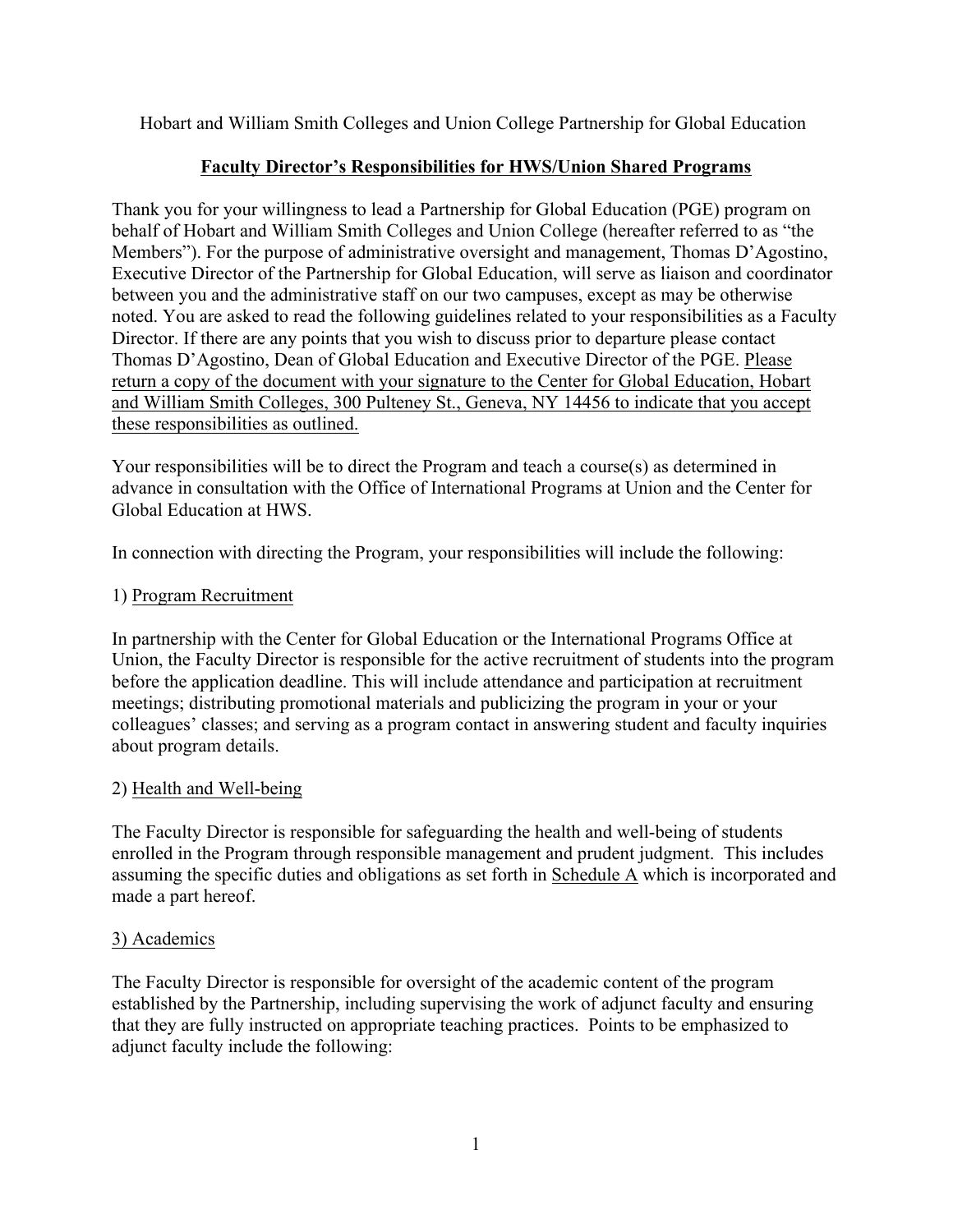- a. A complete written syllabus showing readings and other required work, a schedule of class meetings and assignments, course requirements, expectations for student attendance and performance in class, and procedures for evaluating student work and computing their final grades must be distributed within the first week of class.
- b. Procedures for evaluating student work and computing their final grades should include, for example, the number and type of papers, presentations, projects, exams, and other work; expectations for attendance and class participation; and the weight assigned each in the calculation of the final grade.
- c. Except for illness (medical proof of which may be required), students should be expected to attend all classes and participate in all other assigned activities.
- d. The Members' policy on the total number of scheduled class hours for a regular term course (210 minutes of scheduled class time each week for a 10-week term or 170 minutes per week for a 14-week semester) must be made clear and observed.
- e. Final grading must be discussed with the instructor prior to leaving the country so that the Director and the Members can be confident that appropriate standards have been maintained. Ideally the grades should be submitted at that time, but if this is not feasible a specific timetable for submission must be agreed upon. It is particularly important that grades in courses taught by adjunct faculty be submitted in a timely manner. The Faculty Director is responsible for ensuring that all grade reports are sent to the students' respective Registrar's Office as soon as possible after the completion of the Program.

## 4) Student Registration

The Faculty Director is responsible for assisting students with registration procedures for the following semester/term. If the group will be away on a program-related activity and without internet access at the time of registration, the Faculty Director must contact the International Programs Office at Union and the CGE at HWS to discuss alternative arrangements to ensure students are able to register in a timely way.

#### 5) Academic and Social Discipline

The Faculty Director is responsible at all times for student academic and social discipline within the Program. Students are understood to be subject to the academic and social codes of conduct of their home institutions and the conditions detailed in the "Behavior Standards Agreement" (signed by each student as a condition of Program participation) and to be subject to institutional discipline when in violation of those codes. In the event a student fails to meet any of these conditions, the Faculty Director will ordinarily immediately consult with the Director of International Programs at Union and/or the Dean of Global Education at HWS and the appropriate Dean at the student's home institution. In collaboration with the Director/Dean and the appropriate Dean, the Faculty Director has the authority to require the withdrawal and return home of any student who violates the "Behavior Standards Agreement," the academic or social regulations of their respective institution, or local criminal laws; engages in conduct that could bring the program into disrepute; engages in disruptive behavior; threatens their own health and well-being or the health and well-being of other students; or challenges the Faculty Director's authority in rightful pursuit of the Faculty Director's responsibilities. A student who has been found in violation of program standards may appeal their removal from a program by submitting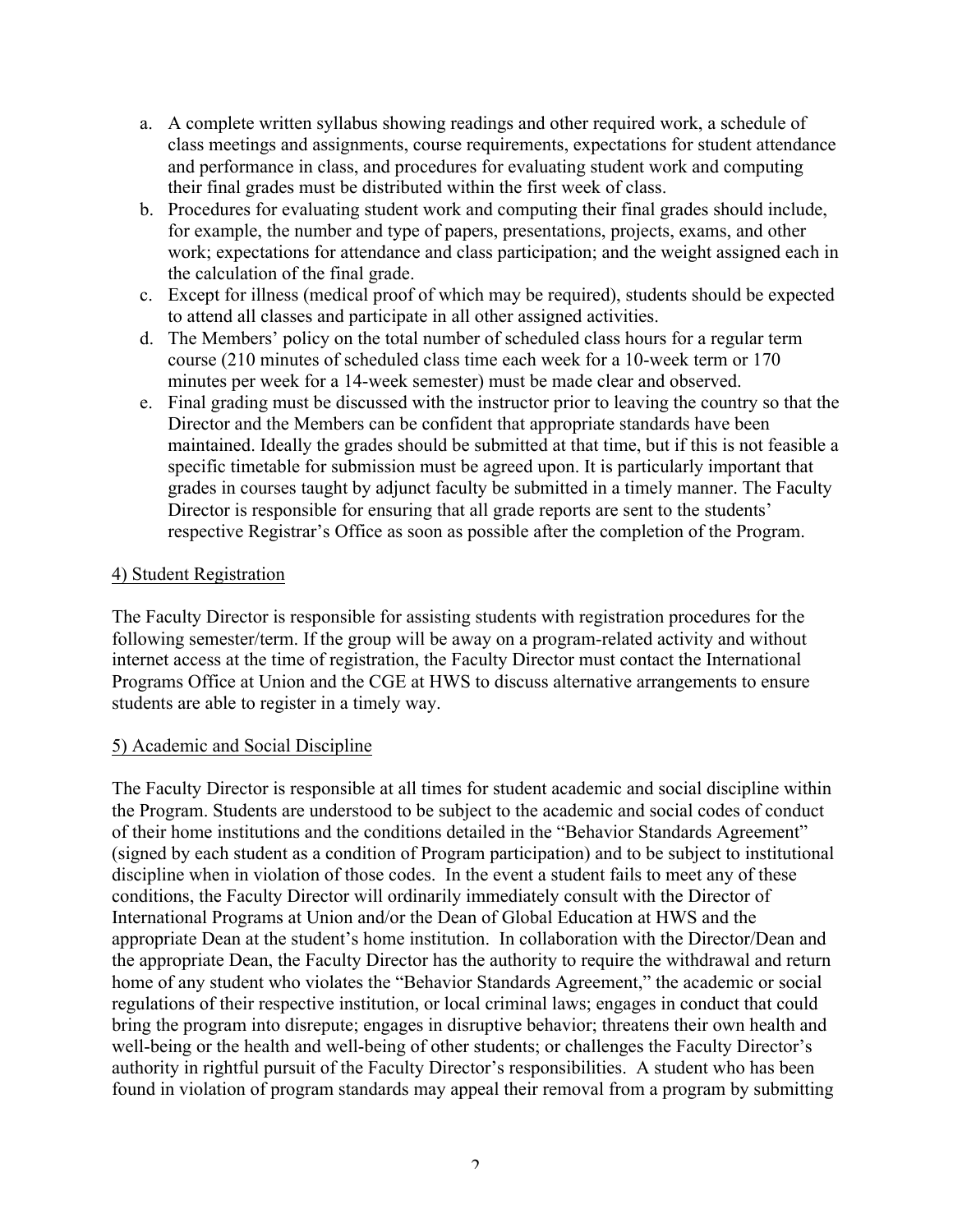a letter of appeal to the appropriate college official of the Member sponsoring the program. This letter of appeal must be submitted by the student within 24 hours of receiving notification about removal from the program. For Union College (sponsor of the Brazil program) the official responsible for reviewing appeals is the Dean of Faculty and Vice President for Academic Affairs and for Hobart and William Smith Colleges (sponsor of the Australia, Ireland, and Vietnam programs) it is the Provost and Dean of Faculty. Upon receiving an appeal the official will consult with relevant staff and program participants, as needed, and render a decision. The ruling on an appeal will be final.

## 6) Student Housing

The Faculty Director is responsible for general oversight of all student housing arrangements. The Faculty Director is responsible for providing both the Director of International Programs at Union and the Dean of Global Education at HWS a complete list of student addresses and contact numbers (as well as their own address and telephone number) as soon as possible upon arrival.

#### 7) Social Activities and Excursions

The Faculty Director is responsible for general oversight of all program-related activities and excursions. The Faculty Director, or a designate clearly identified to students as the Faculty Director's surrogate, is expected to accompany students on all formally sponsored group academic and social excursions.

#### 8) Emergency Contact Info and Student Whereabouts

The Faculty Director is responsible for ensuring that students know how to contact the Faculty Director or a designate at all times and for being generally available to students for consultation and in case of emergencies. The Faculty Director is also responsible for knowing each student's whereabouts at all times, including travel plans over weekends and breaks. This should include a clear sign-out policy for which all students are held responsible. It should be possible to report on the expected whereabouts of every student for whom the Faculty Director is responsible at all times.

#### 9) Budget

In partnership with the Dean of Global Education at HWS and the Director of International Studies at Union, the Faculty Director is responsible for the development of the program budget. A standard budget worksheet is used to generate the appropriate budget line items for the development and maintenance of the program from start to finish. The Faculty Director is responsible for oversight of all Program funds and expenditures against the budget, including notifying the Executive Director of the Partnership in the event of the need for authorization of any extraordinary expenditure. An expense log is provided, and accurate records of expenses should be kept, along with supporting receipts whenever possible, and submitted with the final report. The Faculty Director is expected to prepare and submit a final fiscal report within three weeks of the end of the program.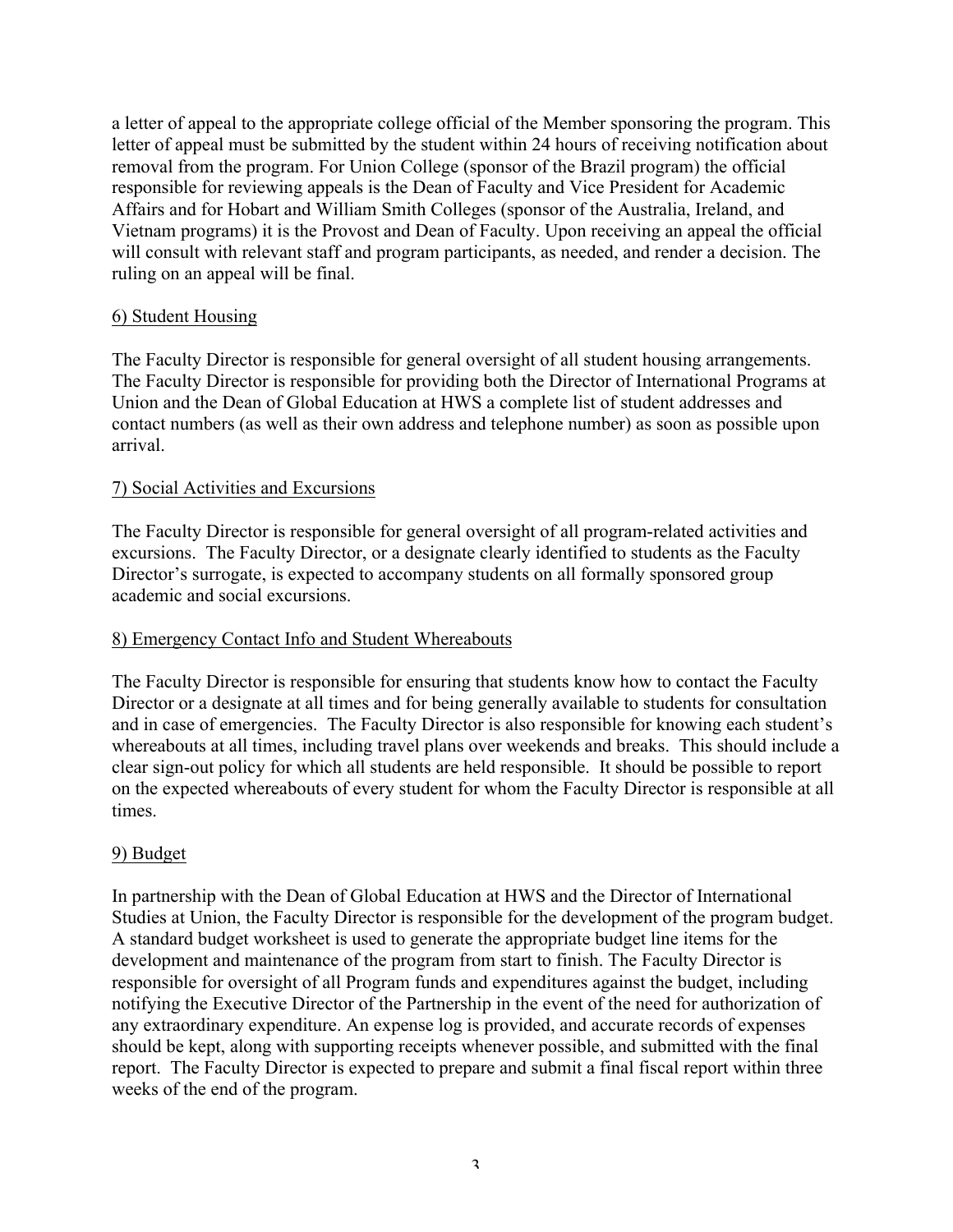## 10) Course and Program Evaluations

A *course* evaluation for the course(s) taught by the Faculty Director will be administered according to the policies and procedures of the Faculty Director's home institution.

The Center for Global Education will email a link to an online overall *program* evaluation to students near the end of the program and will let the Faculty Director know that this has been done. This evaluation asks students for general feedback on their courses but is not as detailed as the specific course evaluation. Please remind students to complete this online evaluation. A report based on the feedback will be provided to the Faculty Director after program grades are in.

## 11) Final Report

The Faculty Director is responsible for submission of a final written narrative report within three weeks of completion of the Program. The report should include both a full description and a comprehensive evaluation of the Program. Some of the elements to include are:

- a. A statement of the goals and objectives for the Program.
- b. An evaluation of the courses, including those taught by adjunct faculty.
- c. A summary of excursions, guest lecturers and speakers, visits, and other special events, and an assessment of their value relative to Program goals and objectives.
- d. An evaluation of student responses to various aspects of the Program housing/homestay experience, meals, classes, excursions, group dynamic, etc.
- e. An assessment of services provided by host institutions and/or contractual agents.
- f. Suggestions for future Program Directors: What worked? What did not work? What improvements would you make?
- g. A record of any significant medical problems or other unexpected difficulties, including any disciplinary problems and actions taken.
- h. A list of possible contacts for future Programs.
- i. An overall assessment of the Program, relative to its goals and objectives.

## 12) Additional Responsibilities

- a. The Faculty Director is responsible for ensuring that students are met upon their arrival by the Faculty Director or a formal designate and that students are advised before departure of all arrival protocols and arrangements.
- b. The Faculty Director should inform the Executive Director of the Partnership immediately of any students who fail to report on the assigned date or of any students whose travel plans are known to be disrupted.
- c. Students should be informed about how to contact the Faculty Director and whom to contact for immediate emergency assistance at all times.
- d. The Faculty Director should compile a list of all local emergency numbers as soon as possible upon arrival, including those of doctors, police or other civil authorities, embassy and consular offices, and administrative officers of host institutions. In addition, the Faculty Director should compile a list of contact numbers for all of the students participating in the program. The International Programs Office and/or CGE will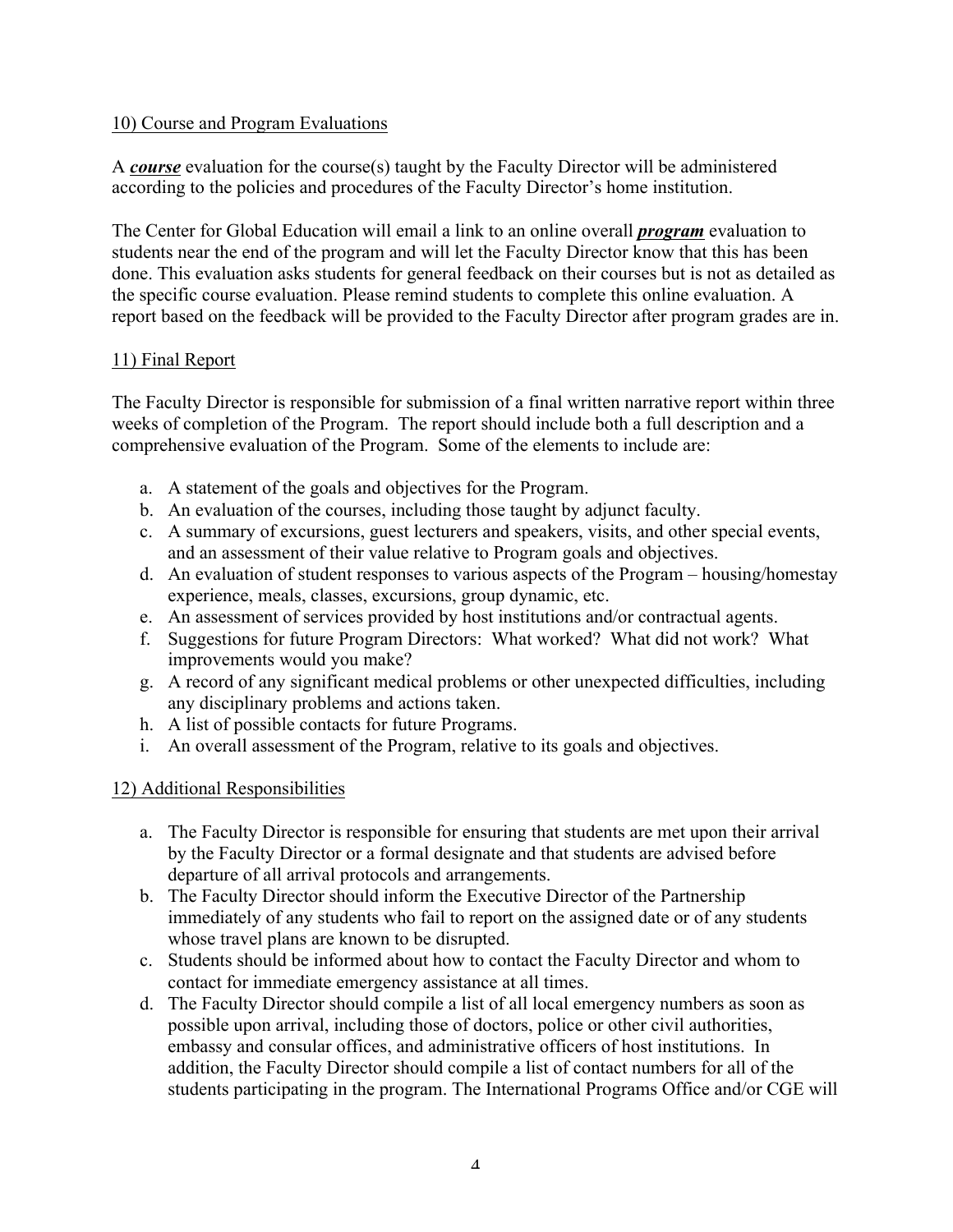provide the Faculty Director with phone numbers and email addresses for individuals to contact for each student in the event of an emergency as well as directories for administrative officers on the Union College and HWS campuses.

- e. The Faculty Director is responsible for any medical and other emergency situations that may occur. The Faculty Director should be familiar with emergency procedures and how to utilize the insurance all program participants have (GeoBlue for Union students and CISI for HWS students) to locate medical doctors and facilities.
- f. The Faculty Director should be aware of contingency fund policies and under what circumstances these funds may be used.
- g. The Faculty Director should be aware of the Members' alcohol and drug policies and be aware of, and sensitive to, the laws of the host country regarding alcohol consumption and illegal drug use.
- h. The Faculty Director is responsible for making reasonable accommodation(s) for a student with documented special needs or a disability.
- i. The Faculty Director must be aware of and understand the Members' Title IX policies and all other relevant policies related to racial or other discriminatory harassment and take appropriate action, in consultation with Members' College officials, if a complaint is made. Students participating in PGE programs will be subject to the policies of the Member sponsoring the program and will be held accountable for any violation of the policies of their home institution.

#### 13) In the Event of an Emergency

The Faculty Director is authorized, in the event of an individual or group emergency, including a medical, natural, or national emergency, to act with the full authority of Union College and Hobart and William Smith Colleges to take prompt action to strive to ensure the safety and wellbeing of all students. The Faculty Director should advise The Director of International Programs at Union and the Dean of Global Education at HWS immediately of any threat of political or civil disturbance or possible natural threat and will coordinate with officials on both campuses and with representatives from GeoBlue and CISI (and their affiliate Drum-Cussac/Crisis24) to promptly implement a plan that will strive to ensure the safety and security of the group. To the fullest extent possible any communication to parents should be vetted by the Director of International Programs at Union and the Dean of Global Education at HWS to ensure consistency of message. The "Emergency Procedures and Evacuation Guidelines" developed by the Partnership should be reviewed in advance of the Program and followed during the course of the Program.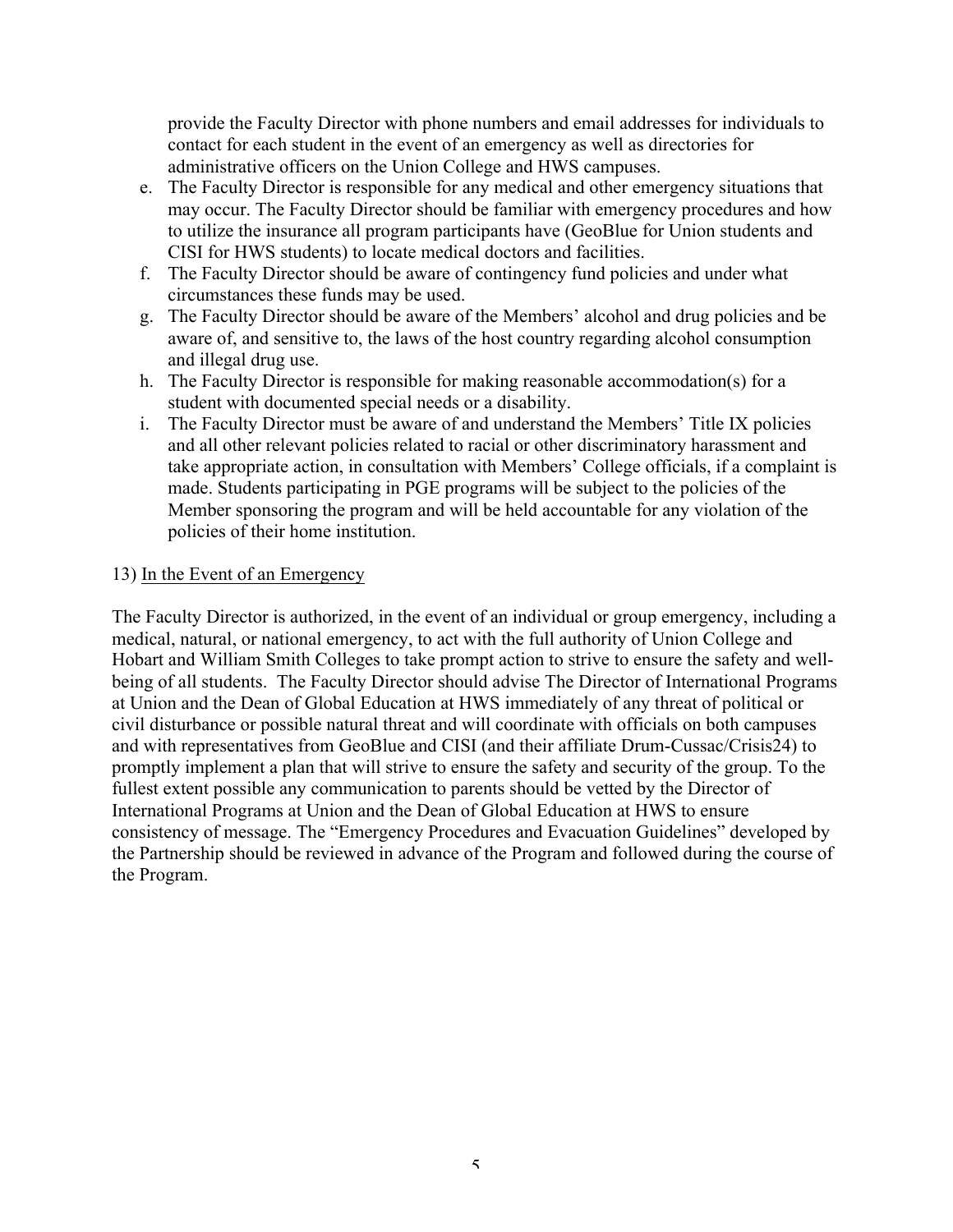#### 14) Indemnification

## **Hobart and William Smith Colleges Faculty Directors**

This letter further confirms for you that Union College and Hobart and William Smith Colleges agree to indemnify and hold you harmless from and against any losses, liabilities, damages, claims, and expenses incurred by you or asserted against you as a result of actions taken by you within your scope of employment with Hobart and William Smith Colleges while serving as Faculty Director of this Program. This agreement applies so long as you comply in good faith with the terms and conditions of this Agreement and your actions are in good faith and in the reasonable belief that you are acting in the best interest of Union College and Hobart and William Smith Colleges in your capacity as Faculty Director and provided you give Union College and Hobart and William Smith Colleges prompt written notice upon your becoming aware of a potential or threatened claim or if a claim is interposed.

## **Union College Faculty Directors**

Union College agrees to indemnify in accordance with the attached policy.

I acknowledge and agree to the responsibilities and duties described above.

## **Faculty Director**

Name: \_\_\_\_\_\_\_\_\_\_\_\_\_\_\_\_\_\_\_\_\_\_\_\_\_\_ Date: \_\_\_\_\_\_\_\_\_\_\_\_\_\_\_\_\_\_\_\_\_\_\_\_\_\_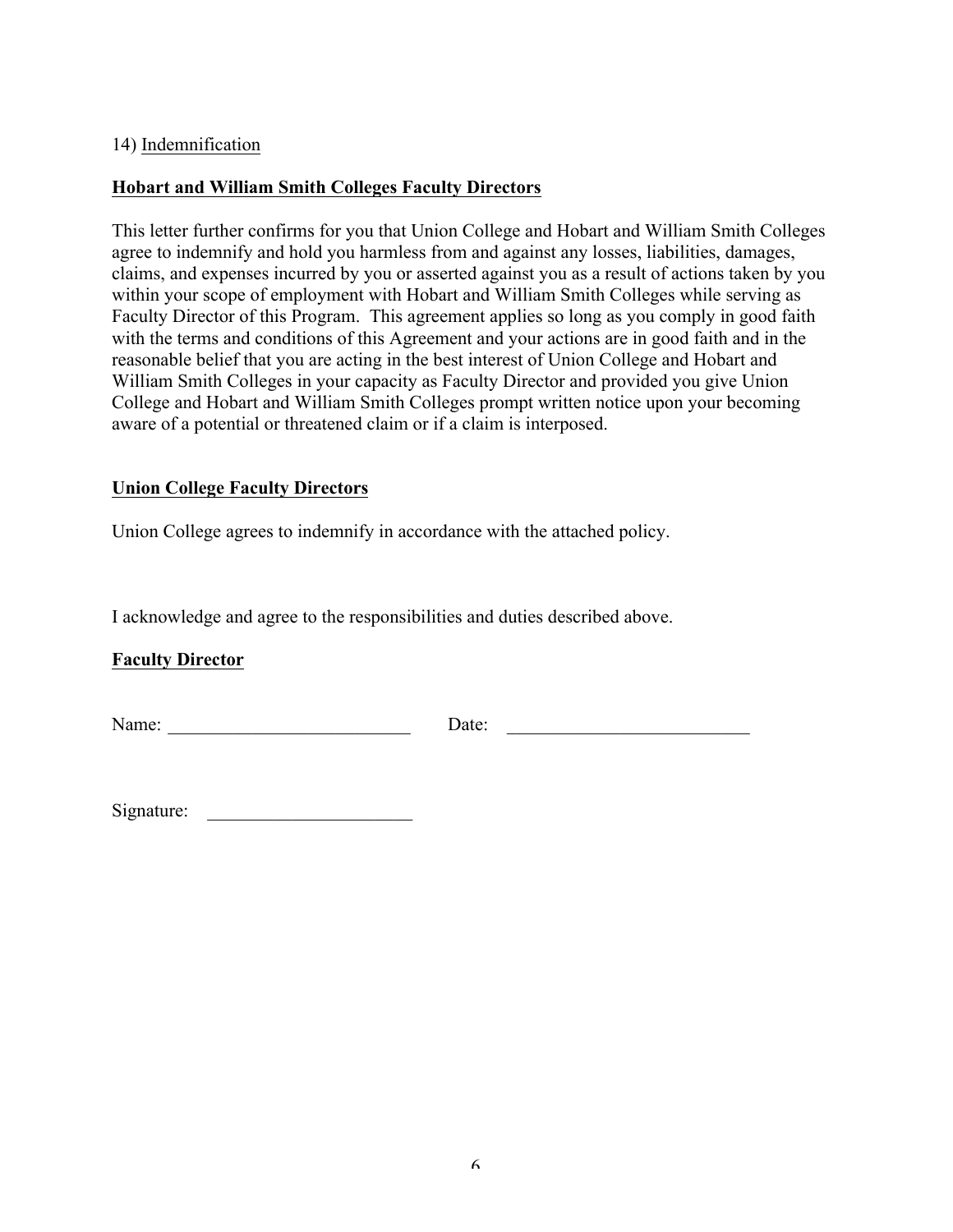# Schedule A

The Faculty Director is obligated to perform the following duties:

- 1. Immediate notification is warranted when:
	- a. An incident occurs involving death, serious injury, or hospitalization
	- b. Faculty or staff want to terminate the program early due to civil unrest, terrorism, or hazardous conditions
	- c. A disciplinary matter may result in sending a participant back to the US
	- d. An allegation of racial, sexual, or discriminatory harassment of any kind is made
	- e. There is suspicion of theft or embezzlement
	- f. An official notice (subpoena, warrant) from the local jurisdiction is received
	- g. The program receives notice that litigation has been threatened or filed
	- h. An incident occurs that might trigger insurance coverage
- 2. Notification is warranted when:
	- a. Activities will exceed the program budget by 5% or more
	- b. The Faculty Director receives an inquiry from the local press
	- c. A student or employee falls ill or is injured and requires medical attention (non-emergency)
- 3. Records to Keep:
	- a. Documentation that students and staff attended orientation sessions (See 4 below).
	- b. Accident and incident reports and any investigation notes
	- c. Notes regarding any student behavioral or disciplinary issue
	- d. Contracts with external contractors, specialists and professionals
	- e. Insurance policies
	- f. Foreign facility inspection and maintenance checklists
	- g. Premises and equipment inspection and repair records
	- h. Receipts and accounting documenting all program-related expenditures
	- i. Student Travel and Medical Expenses Incurred forms
- 4. Provide Orientation to Participants Covering the Following Topics:
	- a. Cultural, safety, and other issues
	- b. How faculty and staff roles abroad may differ from roles at home
	- c. The duties of on-site faculty members and foreign staff
	- d. Daytime and after-hours contact information for key personnel